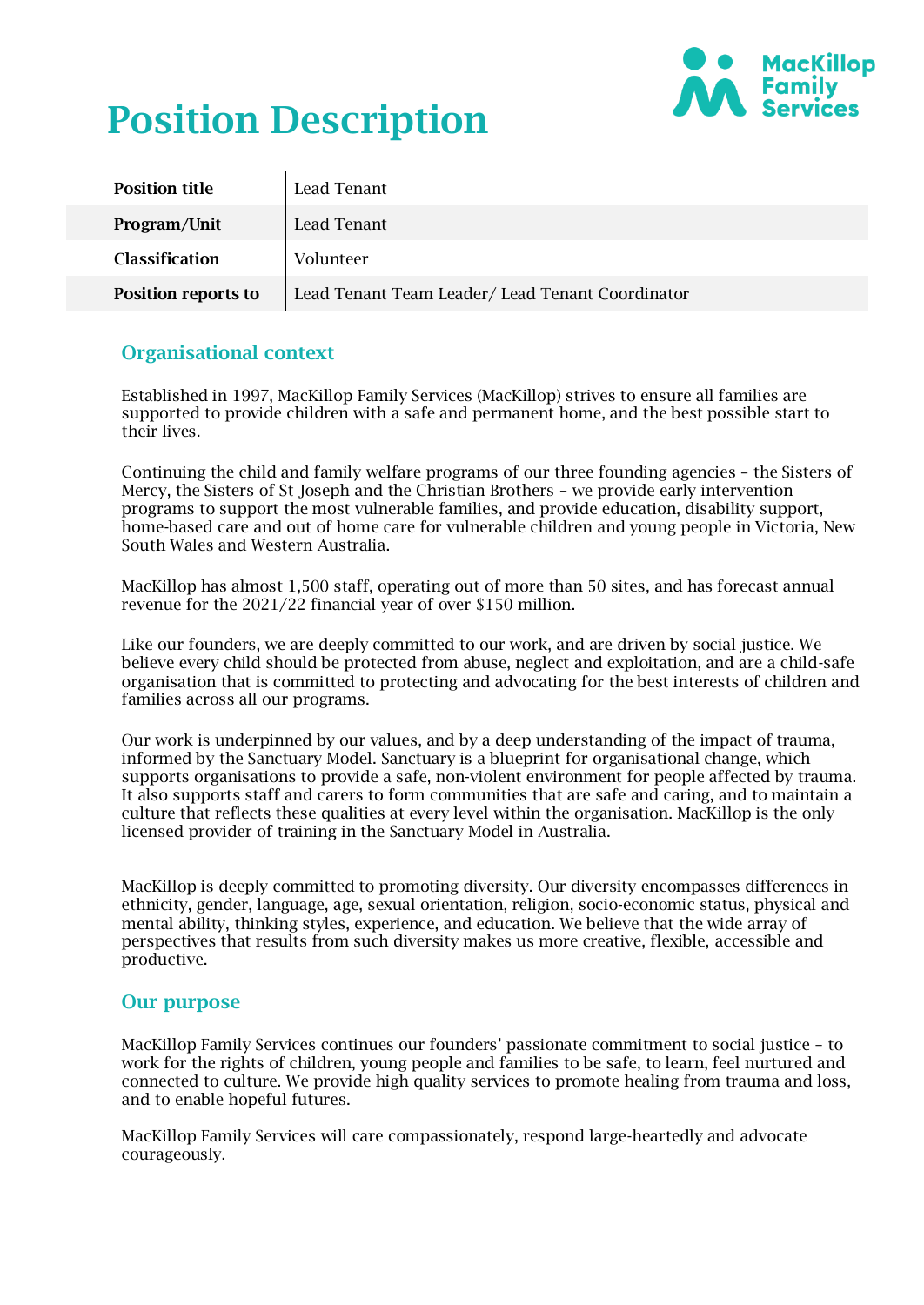#### Our vision

Children, young people and families are welcomed and supported by MacKillop to be empowered and thrive.

#### Our values

We commit to the following five foundational values which we continue to embed in the culture of our organisation and practice:

JUSTICE. We believe in the right of all people to experience respect and to have access to quality services irrespective of sex, race, ethnicity, culture, language, religion, marital status, disability, sexuality or age. We advocate for inclusiveness and social justice in the wider community and commit to these principles across our organisation and all services we provide. *We believe in the right of all people to be treated justly and fairly.*

HOPE. We commit to creating positive and hopeful relationships where people find meaning in their experiences and relationships and are able to learn, explore their strengths and create possibilities for growth and change. *We seek to foster hope that assists people to find meaning.*

COLLABORATION. In our work with individuals, families and other organisations and groups, we commit to working in a collaborative spirit through cooperation, coordination, partnership and empowerment. *We commit to working in a collaborative spirit through cooperation, coordination, partnership and empowerment.*

COMPASSION. Compassion is an attitude of the heart, an expression of our shared humanity and a deep desire to alleviate another's suffering. We commit to creating an attitude of openness to others and to their circumstances. *We seek to foster compassion, an attitude of the heart and a response to exclusion and suffering.* 

RESPECT. We value ourselves and other people, the earth and all creation. We seek to listen and learn from each other and build relationships with respect, being proud of what we hold in common and with understanding and tolerance of our differences. *We seek to act with respect with regard to each other, the earth and all creation.*

#### Our Sanctuary Commitment

Our values are bought to life through our commitment to the Sanctuary Model. Sanctuary is an evidence-supported, whole-of-organisation framework that guides how we practice as an agency. Sanctuary enables a shared language, knowledge, and response to the impact of trauma and loss on all of us.

Our seven Sanctuary Commitments are as follows:

- Non-Violence Mean what you say and don't be mean when you say it
- Emotional Intelligence Look out for yours and other people's feelings
- Social Learning We all learn from, and teach each other
- Democracy Everyone is heard
- Open Communication Be honest and share information
- Social Responsibility We all help each other … It takes a village to raise a child
- Growth and Change Open to new ideas and ways of thinking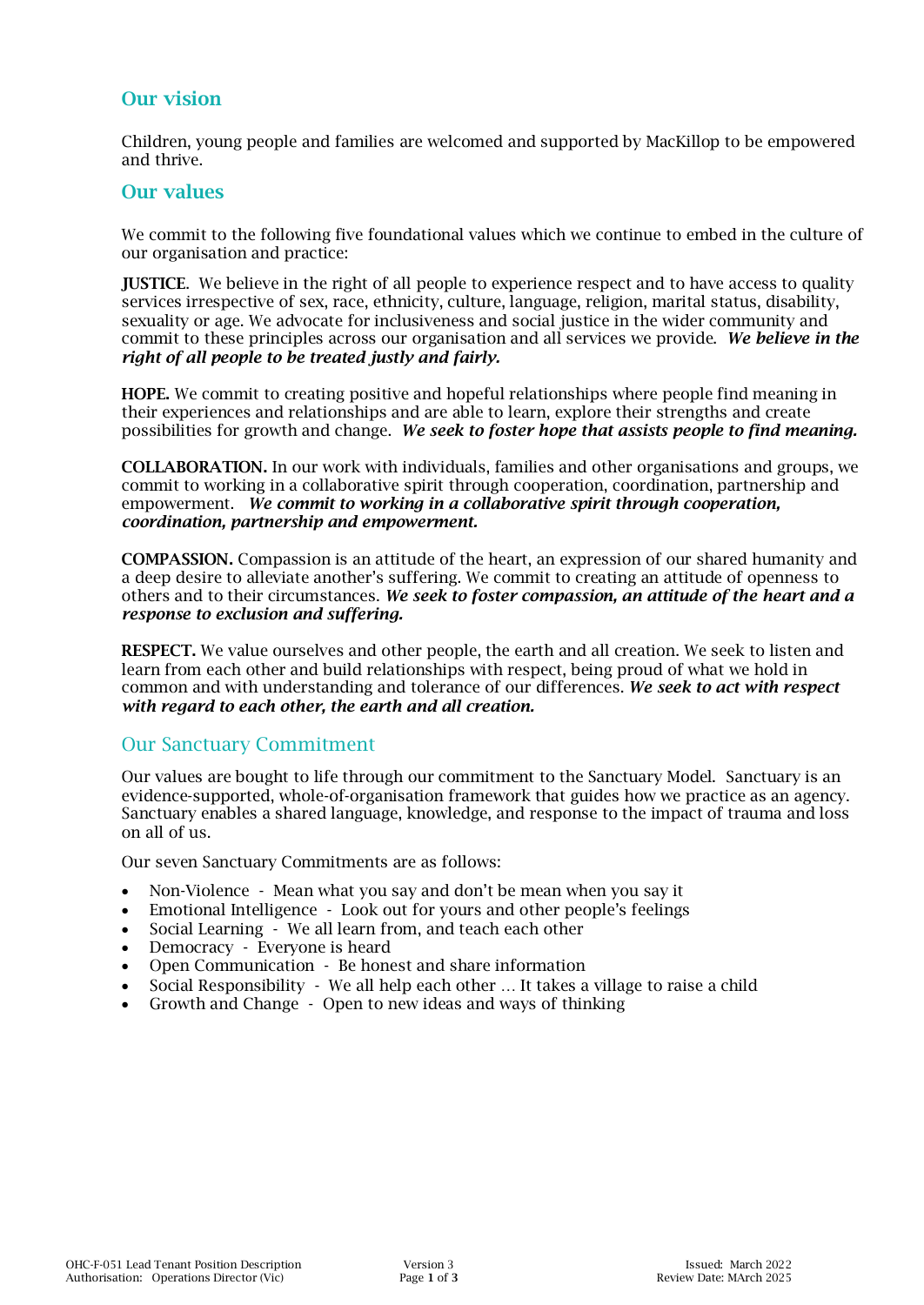#### Position purpose

The Lead Tenant Program supports vulnerable young people aged 15-18 who are in out-of-home care- most of whom have been living in foster care or residential care settings.The aim of the Lead Tenant Program is to provide a safe, stable, caring, trauma informed and supportive living environment in which young people can develop and practice independent living skills in a shared and supported environment, without the direct care of a residential or foster carer. Additionally, the program supports the young people in their transition to an independent living arrangement.

#### Primary objectives

Lead Tenants are live-in mentors who work to create a safe, stable, caring and supportive living environment for young people. The Lead Tenant acts as a positive role model for the young people, leading by example and showing young people how to take responsibility for all elements of independent living such as cooking, budgeting and household maintenance and health routines . and more broadly in their personal conduct within the community.

It is the task of the Lead Tenant to provide practical assistance and guidance to young people in a non-threatening and supportive way, reinforcing pro-social behaviour and achievements through praise and encouragement. Lead Tenants also have a duty of care to the young people in the home, and responsibilities to liase closely with case workers about any concerns that they have.

The Lead Tenant position is not a paid position. However, the opportunity to contribute to a young person's life and some financial incentives (i.e., free rent and utilities) can make the role of Lead Tenant appealing and rewarding.

It is important that prospective Lead Tenants be motivated by the desire to work with young people rather than, primarily, by access to subsidised housing. Lead tenants will be required to sign several documents that set out their roles and responsibilities including the way they conduct themselves and the agencies role and expected involvement. Whilst there are benefits to be a Lead Tenant all interested parties should ensure they understand and seriously consider the impact this role would have on their lives before proceeding. All Lead Tenant program will have monthly Supervision support with a MacKillop staff member to ensure their wellbeing and volunteer needs are met, as well as discuss training opportunities.

### Key result areas and responsibilities

The responsibilities of the Lead Tenant are:

- Be a positive role model in the home, leading by example in showing others how to take responsibility for household chores and routines and how to manage their day-to-day living needs.
- Be respectful and considerate of the young people residing in the home
- To participate in discussions, house meetings and training sessions
- To participate in a minimum monthly supervision with a member of the MacKillop Lead Tenant Team
- To liaise with MacKillop staff on a regular basis on issues affecting the young people or Lead Tenants
- To act in the best interests of the resident young people always
- To protect the confidentiality of the young people
- To ensure that the policies and procedures of MacKillop Family Services are adhered to